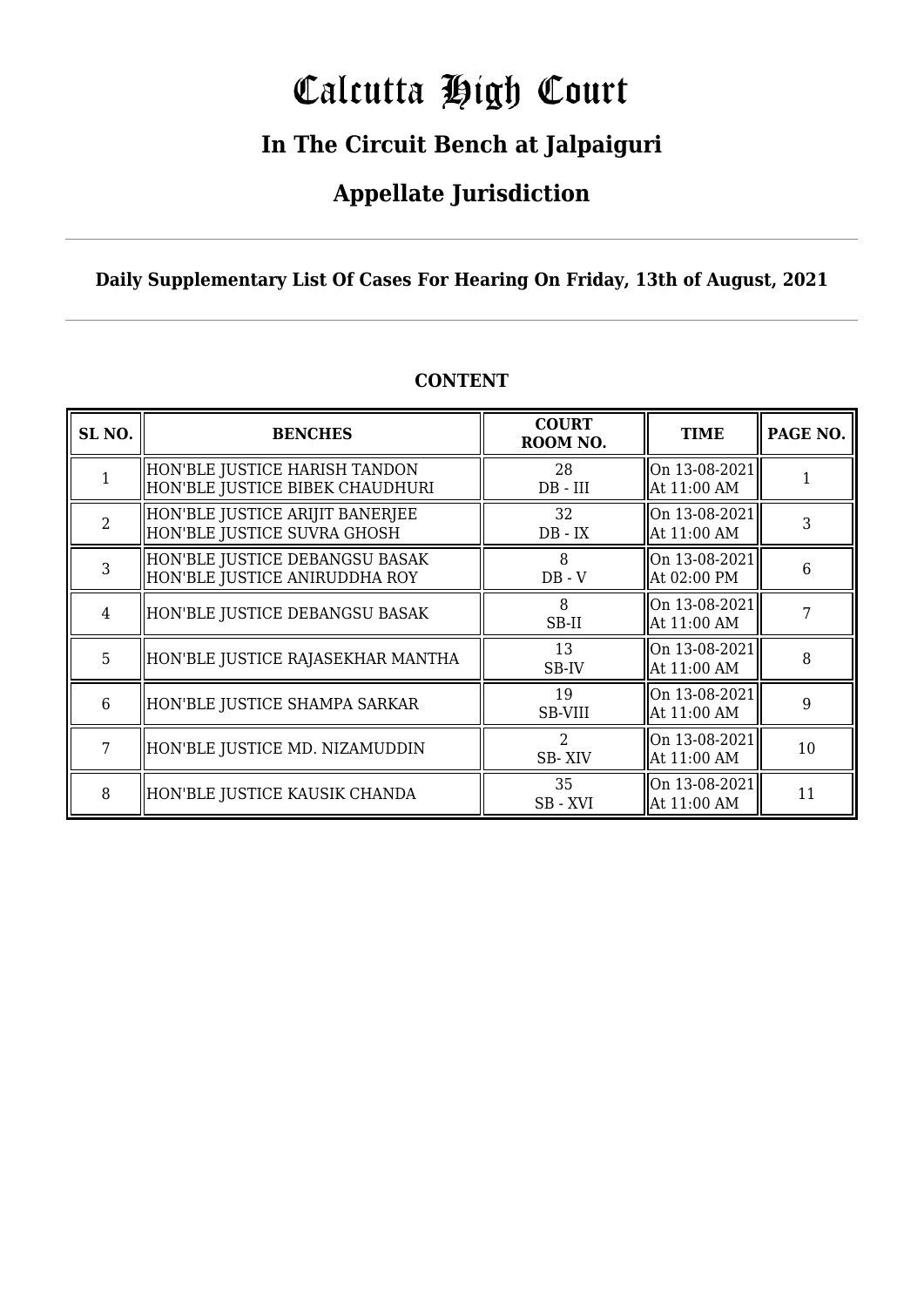

**DAILY CAUSELIST For Friday The 13th August 2021**

**COURT NO. 28**

**DIVISION BENCH (DB - III)**

**AT 11:00 AM**

**HON'BLE JUSTICE HARISH TANDON HON'BLE JUSTICE BIBEK CHAUDHURI**

**(VIA VIDEO CONFERENCE)**

**FROM PRINCIPAL BENCH**

#### **TO BE MENTIONED**

| $\mathbf{1}$ | CRM/809/2021<br>[17.08.2021] | <b>GOPAL NAMA DAS</b><br>VS<br>THE STATE OF WEST<br><b>BENGAL</b>        | MS. SUMAN<br><b>SEHANABIS</b><br>(MANDAL) |
|--------------|------------------------------|--------------------------------------------------------------------------|-------------------------------------------|
| 2            | CRM/518/2021<br>[17.08.2021] | <b>GOPAL NAMODAS</b><br><b>VS</b><br>THE STATE OF WEST<br><b>BENGAL</b>  | <b>HILLOL SAHA</b><br><b>PODDER</b>       |
|              | IA NO: CRAN/1/2021           |                                                                          |                                           |
|              |                              | <b>FOR ORDERS</b>                                                        |                                           |
| 3            |                              | IA NO. CRAN/1/2021 RAMESH MANJU BISHNOI@<br>RAMESH MANJU BISHNOY@        | PRITAM ROY<br>PRITAM ROY                  |
|              | $[17.08.2021]$ [JJ]          | RAMESH KUMAR BISHNOI                                                     |                                           |
|              | In CRM/497/2021              | Vs<br>THE STATE OF WEST<br><b>BENGAL</b>                                 |                                           |
|              |                              | <b>APPLICATION FOR BAIL</b>                                              |                                           |
| 4            | CRM/722/2021                 | RAJESH MUNDA @ GUTTU<br><b>VS</b><br>THE STATE OF WEST<br>BENGAL         | <b>ARIJIT GHOSH</b>                       |
| 5            | CRM/748/2021                 | RANJAN ROY AND ANR<br><b>VS</b><br>State of West Bengal                  | <b>NASER ALI</b>                          |
| 6            | CRM/786/2021                 | TAPASH SARKAR @ HODOL<br><b>VS</b><br>THE STATE OF WEST<br><b>BENGAL</b> | ANIRBAN BANERJEE                          |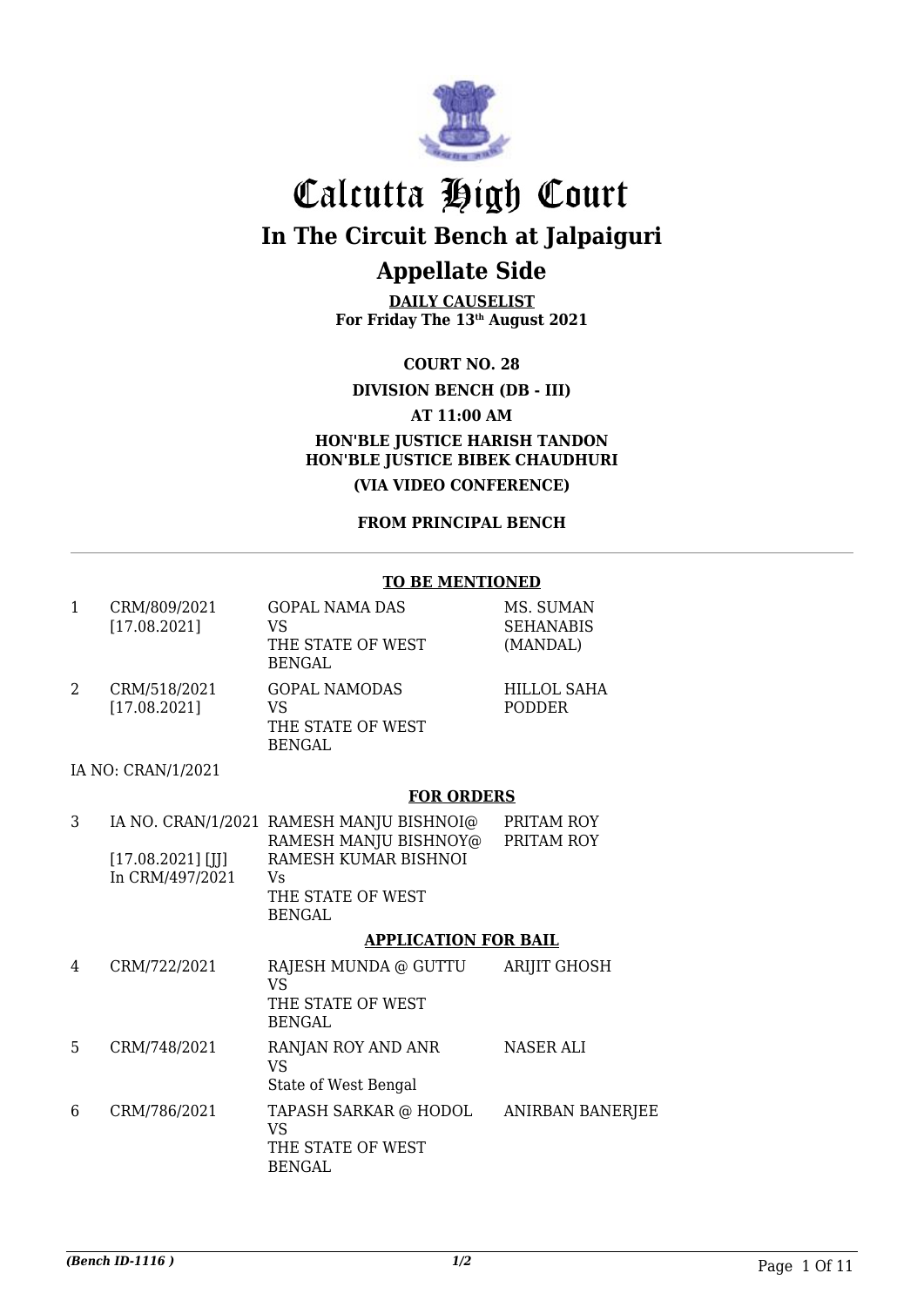| 7  | CRM/812/2021                                     | <b>BILTU SEN</b><br><b>VS</b>                                                                      | <b>SHYAMAL BARMAN</b>                      |
|----|--------------------------------------------------|----------------------------------------------------------------------------------------------------|--------------------------------------------|
|    |                                                  | THE STATE OF WEST<br><b>BENGAL</b>                                                                 |                                            |
|    |                                                  | <b>APPLICATION FOR ANTICIPATORY BAIL</b>                                                           |                                            |
| 8  | CRM/657/2021                                     | PARITOSH BOSE AND ANR<br><b>VS</b><br>State of West Bengal                                         | <b>PRAVAS</b><br><b>BHATTACHARYA</b>       |
| 9  | CRM/719/2021                                     | NIRMAL BARMAN<br><b>VS</b><br>State of West Bengal                                                 | SANTANU MAJI                               |
| 10 | CRM/759/2021                                     | SONATANAN ROY @<br><b>SANATAN ROY</b><br><b>VS</b><br>THE STATE OF WEST<br><b>BENGAL</b>           | <b>HILLOL SAHA</b><br><b>PODDER</b>        |
| 11 | CRM/764/2021                                     | RATUL MALAKAR<br><b>VS</b><br>State of West Bengal                                                 | <b>SANANDA</b><br><b>BHATTACHARYYA</b>     |
| 12 | CRM/766/2021                                     | MODON DAS @ MADAN DAS<br><b>AND ANR</b><br><b>VS</b><br>THE STATE OF WEST<br><b>BENGAL</b>         | JAYDEEP KANTA<br><b>BHOWMIK</b>            |
| 13 | CRM/780/2021<br>$[17.08.2021]$ [A.R]<br>(COURT)] | HIRANMOY ROY @<br><b>HIRANMAY ROY</b><br><b>VS</b><br>THE STATE OF WEST<br><b>BENGAL</b>           | <b>ANIRBAN BANERJEE</b>                    |
| 14 | CRM/810/2021                                     | ABU CHHAYED @ TINKU @<br>ABU SAHED AND ORS<br><b>VS</b><br>THE STATE OF WEST<br><b>BENGAL</b>      | <b>SUDIP GUHA</b>                          |
|    |                                                  | <b>APPLICATION</b>                                                                                 |                                            |
| 15 |                                                  | IA NO. CRAN/1/2021 AMJAD KHAN AND ANR<br><b>Vs</b><br>THE STATE OF WEST                            | <b>BISWAJIT DAS</b><br><b>BISWAJIT DAS</b> |
|    | In CRM/437/2021                                  | <b>BENGAL</b>                                                                                      |                                            |
| 16 |                                                  | IA NO. CRAN/1/2021 BAIDYA CHAKRABORTY<br><b>Vs</b><br>THE STATE OF WEST                            | MADHUSHRI DUTTA<br>MADHUSHRI DUTTA         |
|    | In CRM/510/2021                                  | <b>BENGAL</b>                                                                                      |                                            |
| 17 | In CRM/575/2021                                  | IA NO. CRAN/1/2021 NEMAI KARMAKAR @ NIMAI KALLAL GHOSH<br>Vs<br>THE STATE OF WEST<br><b>BENGAL</b> | KALLAL GHOSH                               |
|    |                                                  |                                                                                                    |                                            |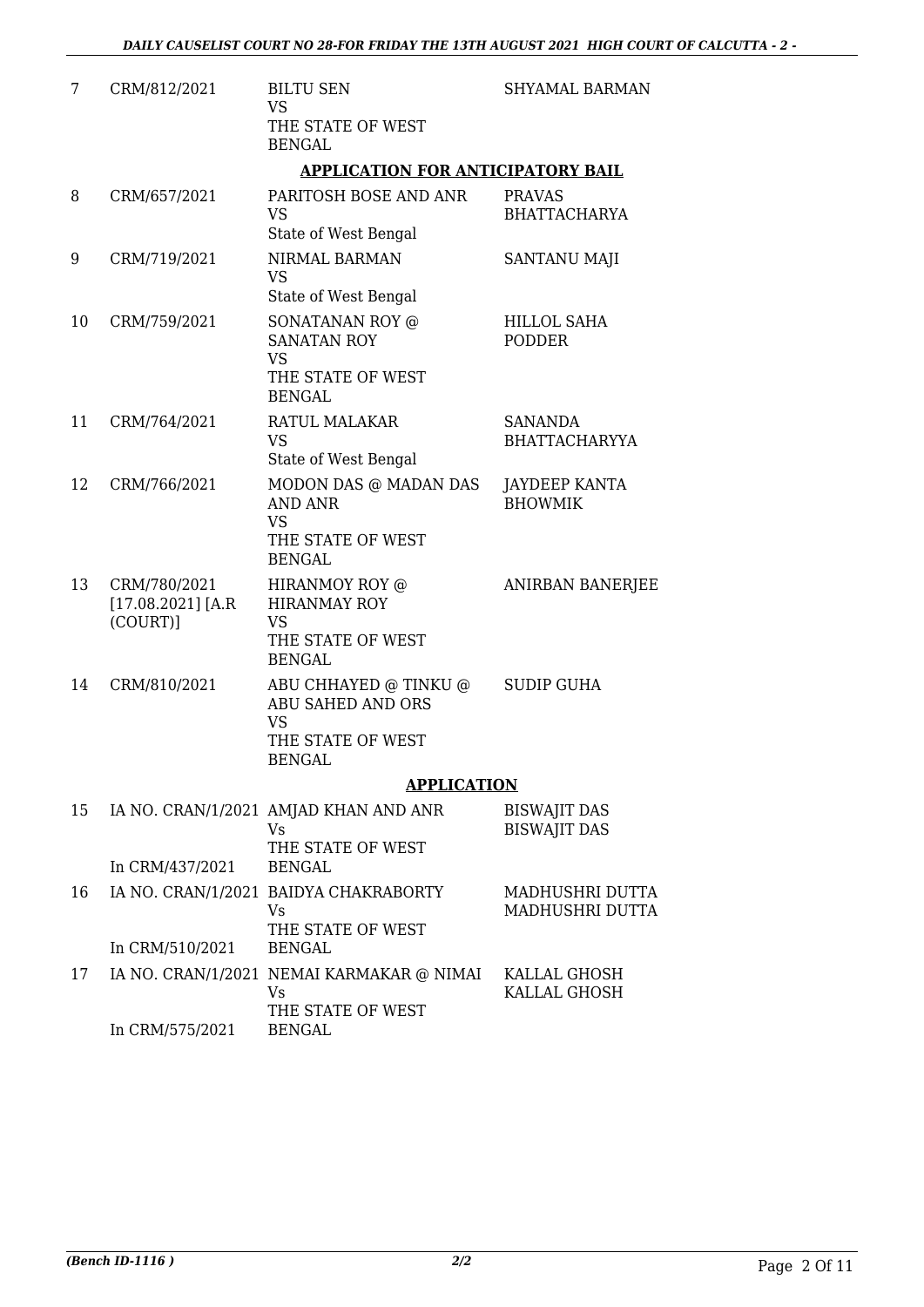

**DAILY CAUSELIST For Friday The 13th August 2021**

**COURT NO. 32**

**DIVISION BENCH (DB - IX)**

**AT 11:00 AM**

**HON'BLE JUSTICE ARIJIT BANERJEE HON'BLE JUSTICE SUVRA GHOSH**

**(VIA VIDEO CONFERENCE)**

**FROM PRINCIPAL BENCH**

#### **APPLICATION FOR ANTICIPATORY BAIL**

| $\mathbf{1}$   | CRM/625/2021                 | <b>JYOTI DAS AND ORS</b><br>VS<br>THE STATE OF WEST<br><b>BENGAL</b>        | <b>JAYDEEP KANTA</b><br><b>BHOWMIK</b> |
|----------------|------------------------------|-----------------------------------------------------------------------------|----------------------------------------|
| $\overline{2}$ | CRM/784/2021<br>[18.08.2021] | ALAMIN HAQUE @<br><b>ALAMMIN</b><br><b>VS</b><br>State of West Bengal       | RATAN CHANDRA<br><b>ROY</b>            |
| 3              | CRM/805/2021                 | CHAPINA BIBI @ CHHAKINA<br><b>BIBI</b><br><b>VS</b><br>State of West Bengal | <b>SUMAN SEHANABIS</b><br>(MANDAL)     |
| 4              | CRM/806/2021<br>[18.08.2021] | LIPI BIBI AND ORS<br><b>VS</b><br>State of West Bengal                      | <b>SUMAN SEHANABIS</b>                 |
| 5              | CRM/825/2021                 | MD EKRAMUL HAQUE<br><b>VS</b><br>State of West Bengal                       | KAUSTUV SHOME                          |
| 6              | CRM/815/2021                 | <b>SONAPADA BARMAN</b><br><b>VS</b><br>THE STATE OF WEST<br><b>BENGAL</b>   | <b>HILLOL SAHA</b><br><b>PODDER</b>    |
| 7              | CRM/816/2021                 | <b>BIPUL ROY</b><br><b>VS</b><br>THE STATE OF WEST<br><b>BENGAL</b>         | <b>SHYAMAL BARMAN</b>                  |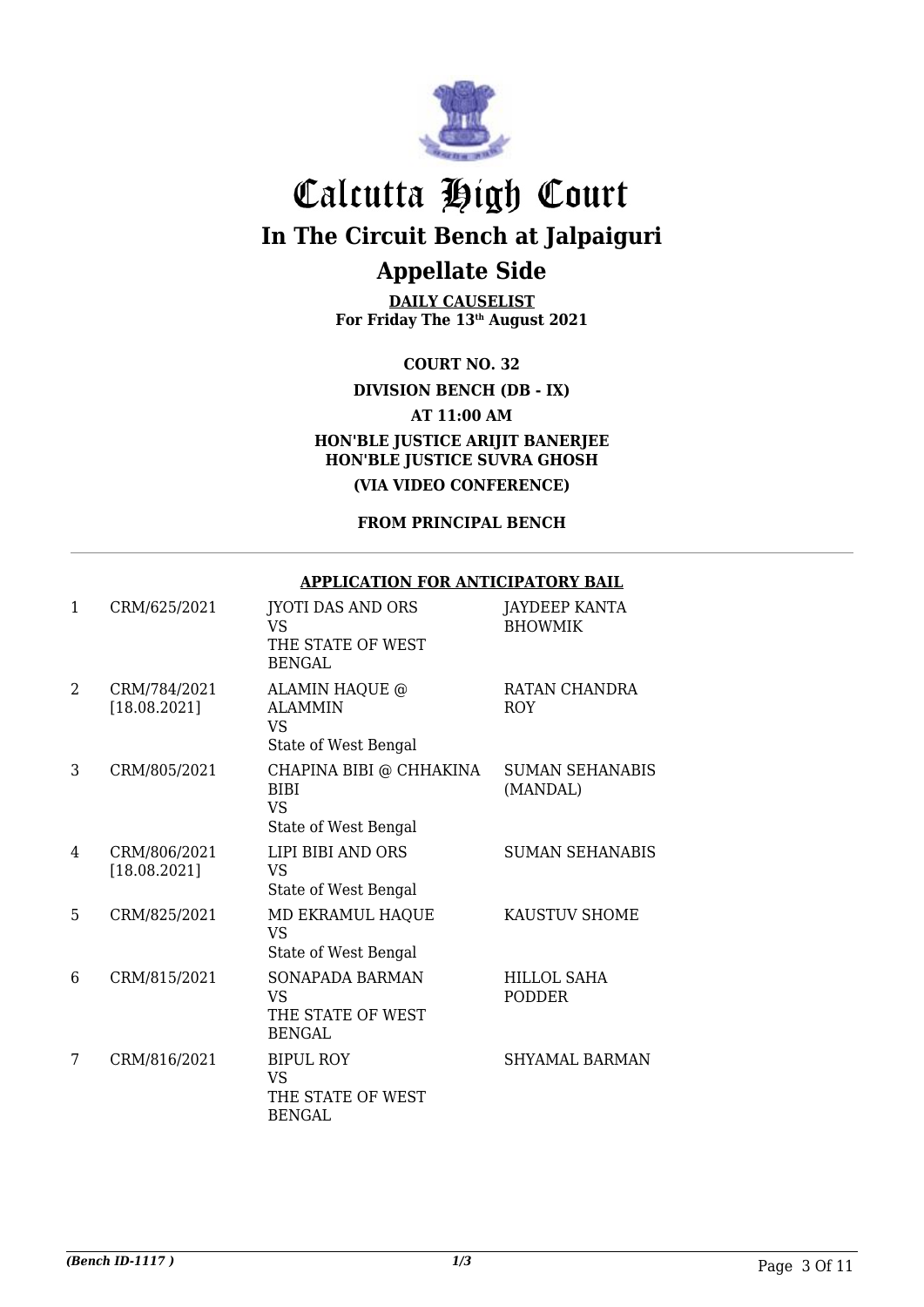| 8  | CRM/808/2021 | SOHAGI SANNYASI AND<br>ANR<br><b>VS</b><br>State of West Bengal                                                             | ARNAB SAHA                   |
|----|--------------|-----------------------------------------------------------------------------------------------------------------------------|------------------------------|
| 9  | CRM/821/2021 | HABI MIAH @ HABIBAR<br>RAHAMAN AND ORS<br><b>VS</b><br>THE STATE OF WEST<br><b>BENGAL</b>                                   | HILLOL SAHA<br><b>PODDER</b> |
| 10 | CRM/802/2021 | <b>SUBHAS ROY</b><br><b>VS</b><br>State of West Bengal                                                                      | <b>ARNAB SAHA</b>            |
| 11 | CRM/770/2021 | PARTHA SARATHI SAHA<br>AND ORS<br><b>VS</b><br>THE STATE OF WEST<br><b>BENGAL</b>                                           | HILLOL SAHA<br><b>PODDER</b> |
| 12 | CRM/771/2021 | FARIJA KHATUN @ FARIDA<br><b>KHATUN</b><br><b>VS</b><br>THE STATE OF WEST<br><b>BENGAL</b>                                  | HILLOL SAHA<br><b>PODDER</b> |
| 13 | CRM/773/2021 | PINKI SHIL<br><b>VS</b><br>THE STATE OF WEST<br><b>BENGAL</b>                                                               | ANIRUDDHA BISWAS             |
| 14 | CRM/788/2021 | <b>GAUTAM BARMAN @</b><br><b>GAUTAM CHANDRA</b><br><b>BARMAN AND ORS</b><br><b>VS</b><br>THE STATE OF WEST<br><b>BENGAL</b> | ARPITA SAHA                  |
| 15 | CRM/789/2021 | ANAND KUMAR SRIVASTAV AMANUL ISLAM<br>VS<br>THE STATE OF WEST<br><b>BENGAL</b>                                              |                              |
| 16 | CRM/795/2021 | <b>ABUAL AJAD</b><br><b>VS</b><br>THE STATE OF WEST<br><b>BENGAL</b>                                                        | <b>SUDIP GUHA</b>            |
| 17 | CRM/828/2021 | <b>AMIT GUPTA</b><br><b>VS</b><br>State of West Bengal                                                                      | <b>ARUSHI RATHORE</b>        |
| 18 | CRM/753/2021 | AJAL ALI @ AJAD ALI @<br><b>AZAD ALI</b><br><b>VS</b><br>THE STATE OF WEST<br><b>BENGAL</b>                                 | MADHUSHRI DUTTA              |
| 19 | CRM/775/2021 | ERSAD ALI @ ERSHAD ALI<br><b>VS</b><br>THE STATE OF WEST<br><b>BENGAL</b>                                                   | <b>SUDIP GUHA</b>            |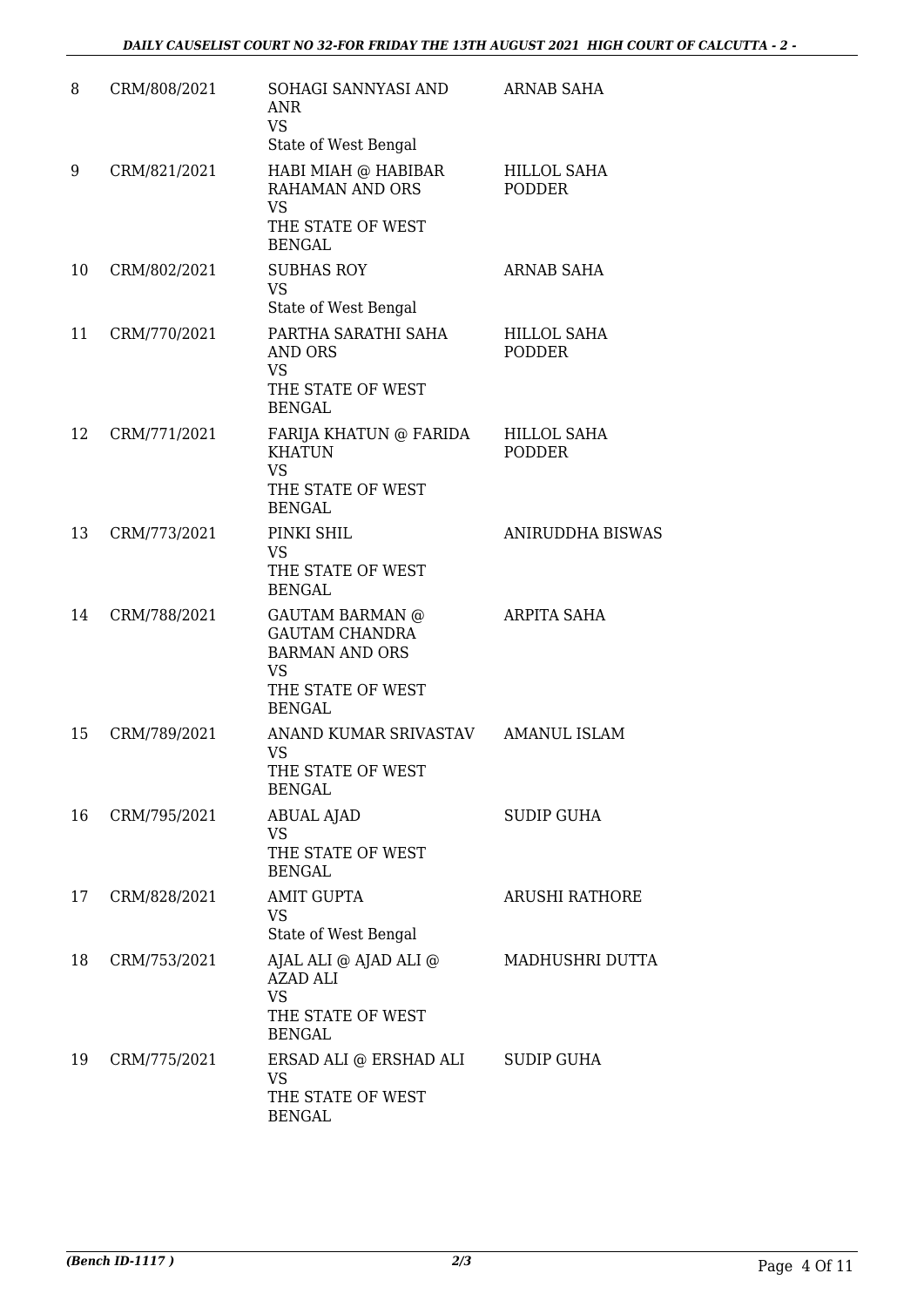#### *DAILY CAUSELIST COURT NO 32-FOR FRIDAY THE 13TH AUGUST 2021 HIGH COURT OF CALCUTTA - 3 -*

| 20 | CRM/835/2021 | PANKAJ BARMAN<br>VS<br>State of West Bengal                                       | RANJIT SINGH                    |
|----|--------------|-----------------------------------------------------------------------------------|---------------------------------|
| 21 | CRM/822/2021 | <b>SANKAR ORAON @</b><br><b>SHANKAR BARA</b><br>VS<br>THE STATE OF WEST<br>BENGAL | HILLOL SAHA<br><b>PODDER</b>    |
| 22 | CRM/823/2021 | ARJUN MONDAL AND ANR<br>VS<br>THE STATE OF WEST<br><b>BENGAL</b>                  | SUDIP GUHA                      |
| 23 | CRM/224/2021 | SADDAM PRAMANIK AND<br><b>ORS</b><br>VS<br>THE STATE OF WEST<br>BENGAL            | <b>DEBASISH</b><br>MUKHOPADHYAY |

IA NO: CRAN/1/2021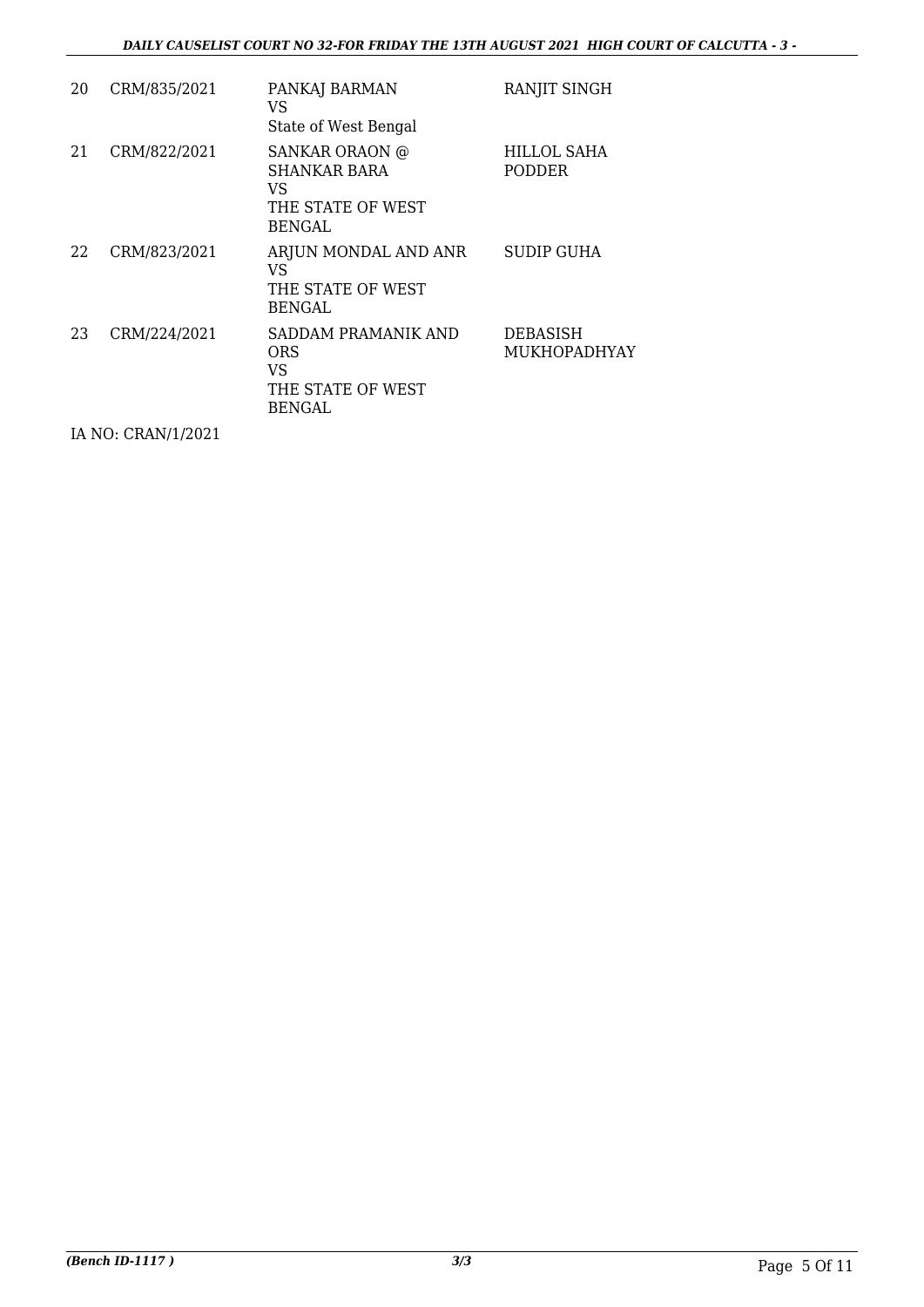

**DAILY CAUSELIST For Friday The 13th August 2021**

**COURT NO. 8**

**DIVISION BENCH (DB )**

**AT 2:00 PM**

**HON'BLE JUSTICE DEBANGSU BASAK HON'BLE JUSTICE ANIRUDDHA ROY (VIA VIDEO CONFERENCE)**

**FROM PRINCIPAL BENCH**

#### **TO BE MENTIONED**

SANJAY MAZOOMDAR

1 CRM/611/2021 (MODIFICATION) SONA BARMAN VS

STATE OF WEST BENGAL

IA NO: CRAN/1/2021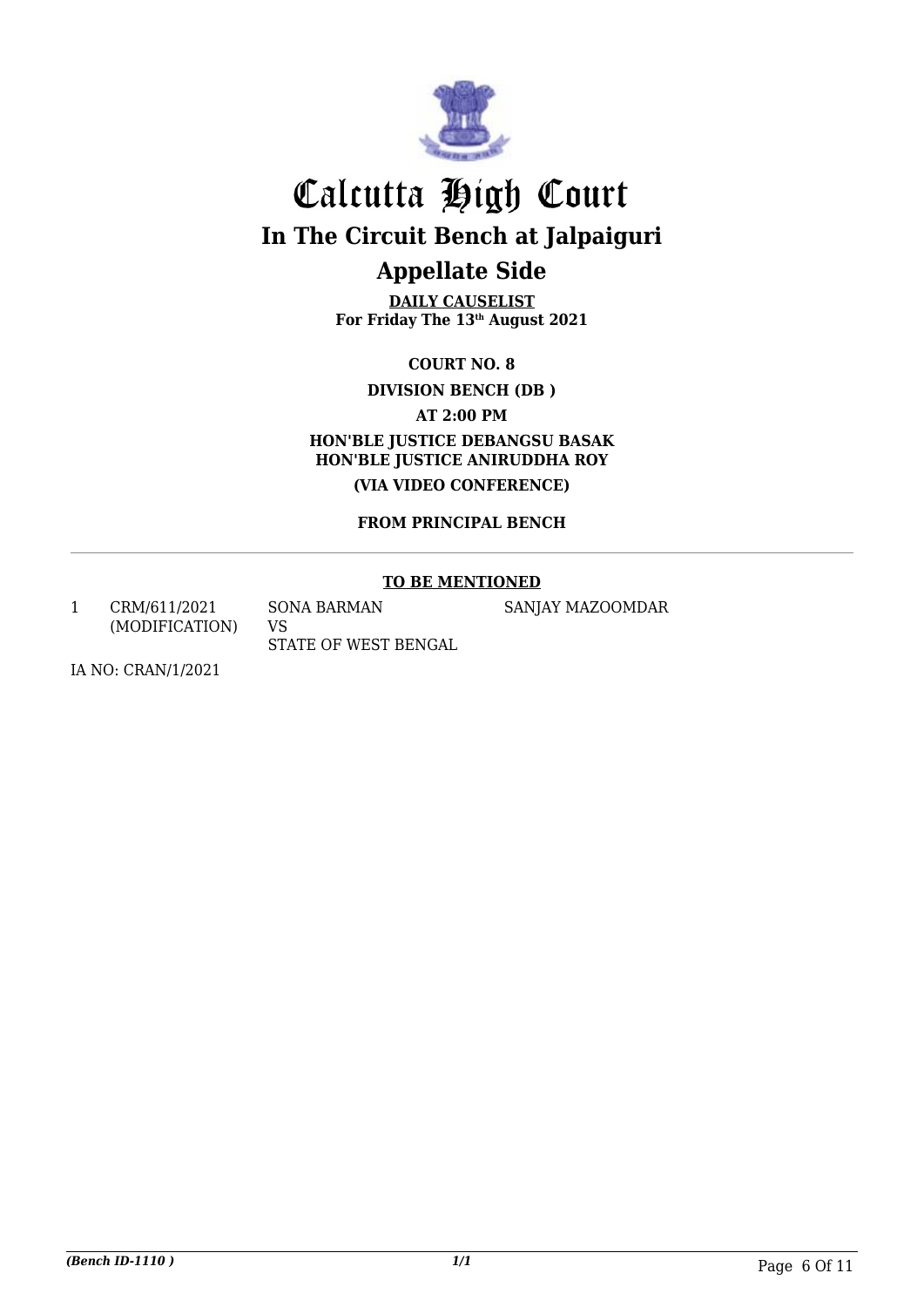

**DAILY CAUSELIST For Friday The 13th August 2021**

**COURT NO. 8 SINGLE BENCH (SB-II) AT 11:00 AM HON'BLE JUSTICE DEBANGSU BASAK (VIA VIDEO CONFERENCE)**

**FROM PRINCIPAL BENCH**

#### **MOTION**

1 WPA/1116/2021 KOHINOOR TEA COMPANY LIMITED AND ORS VS THE STATE OF WEST BENGAL AND ORS DEBORSHI DHAR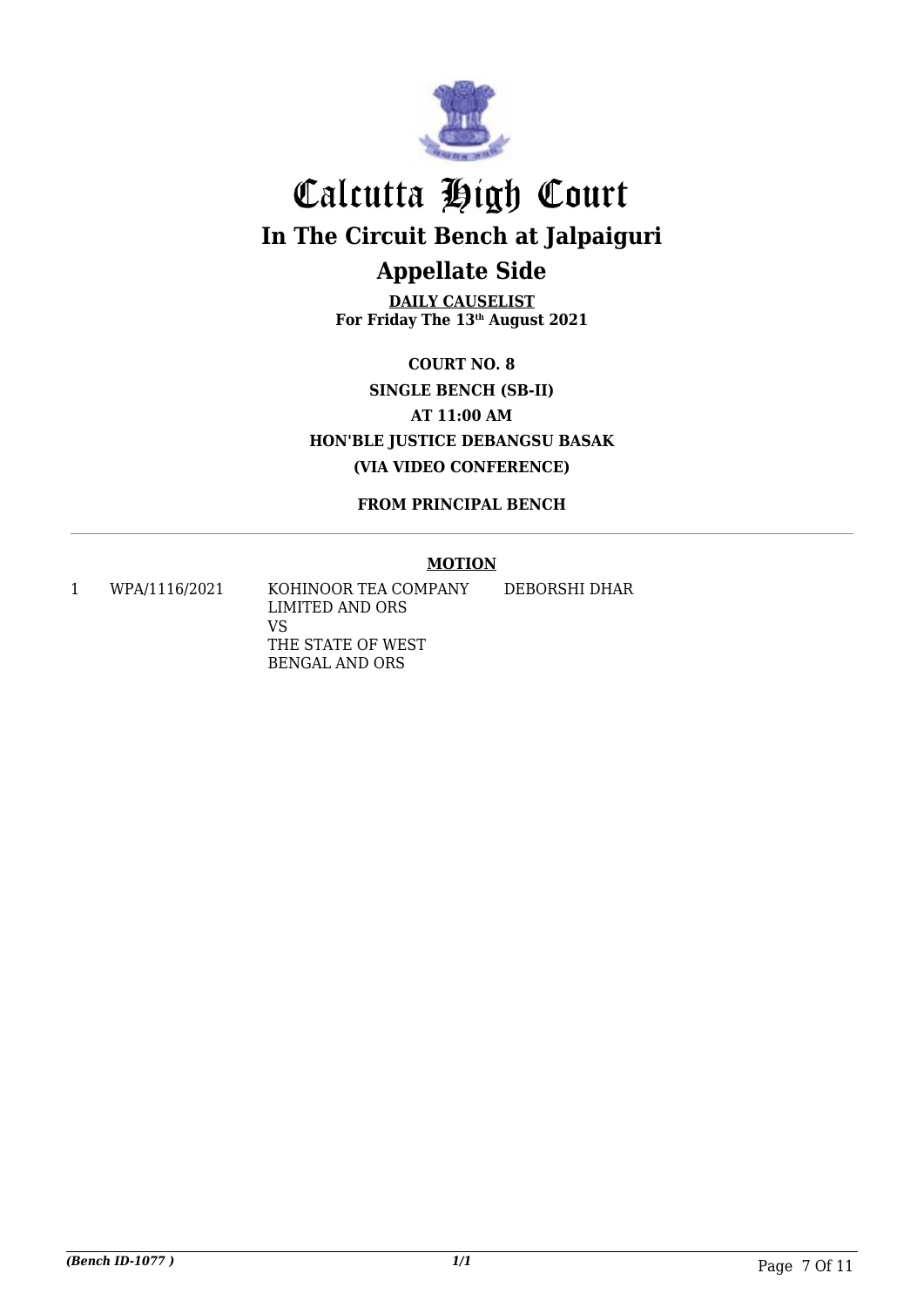

**DAILY CAUSELIST For Friday The 13th August 2021**

**COURT NO. 13 SINGLE BENCH (SB-IV) AT 11:00 AM HON'BLE JUSTICE RAJASEKHAR MANTHA (VIA VIDEO CONFERENCE)**

#### **FROM PRINCIPAL BENCH**

#### **MOTION**

| $\mathbf{1}$ | WPA/1100/2021 | <b>BIMAN DAS</b><br>VS.<br>WEST BENGAL STATE<br><b>ELECTRICITY</b><br>DISTRIBUTION CO. LTD.<br><b>AND ORS</b> | <b>SUNIL KUMAR</b><br>SARKAR    |
|--------------|---------------|---------------------------------------------------------------------------------------------------------------|---------------------------------|
| 2            | WPA/1113/2021 | <b>SRI HIRENDRANATH ROY</b><br>VS.<br>THE STATE OF WEST<br><b>BENGAL AND ORS</b>                              | DEBASISH<br><b>MUKHOPADHYAY</b> |
| 3            | WPA/1123/2021 | HARIPRASAD AGARWALA@<br>HARIPRASAD AGARWAL<br>AND ANR<br>VS.<br>THE STATE OF WEST<br><b>BENGAL AND ORS</b>    | SUPRIYA SINGH                   |
| 4            | WPA/1156/2021 | <b>SUBRATA PATRA AND ORS</b><br>VS.<br>Union of India AND ORS                                                 | <b>JOYJIT DUTTA</b>             |
| 5            | WPA/1158/2021 | DHIRAJ GHOSH<br>VS.<br>Union of India AND ORS                                                                 | JAGRITI MISHRA                  |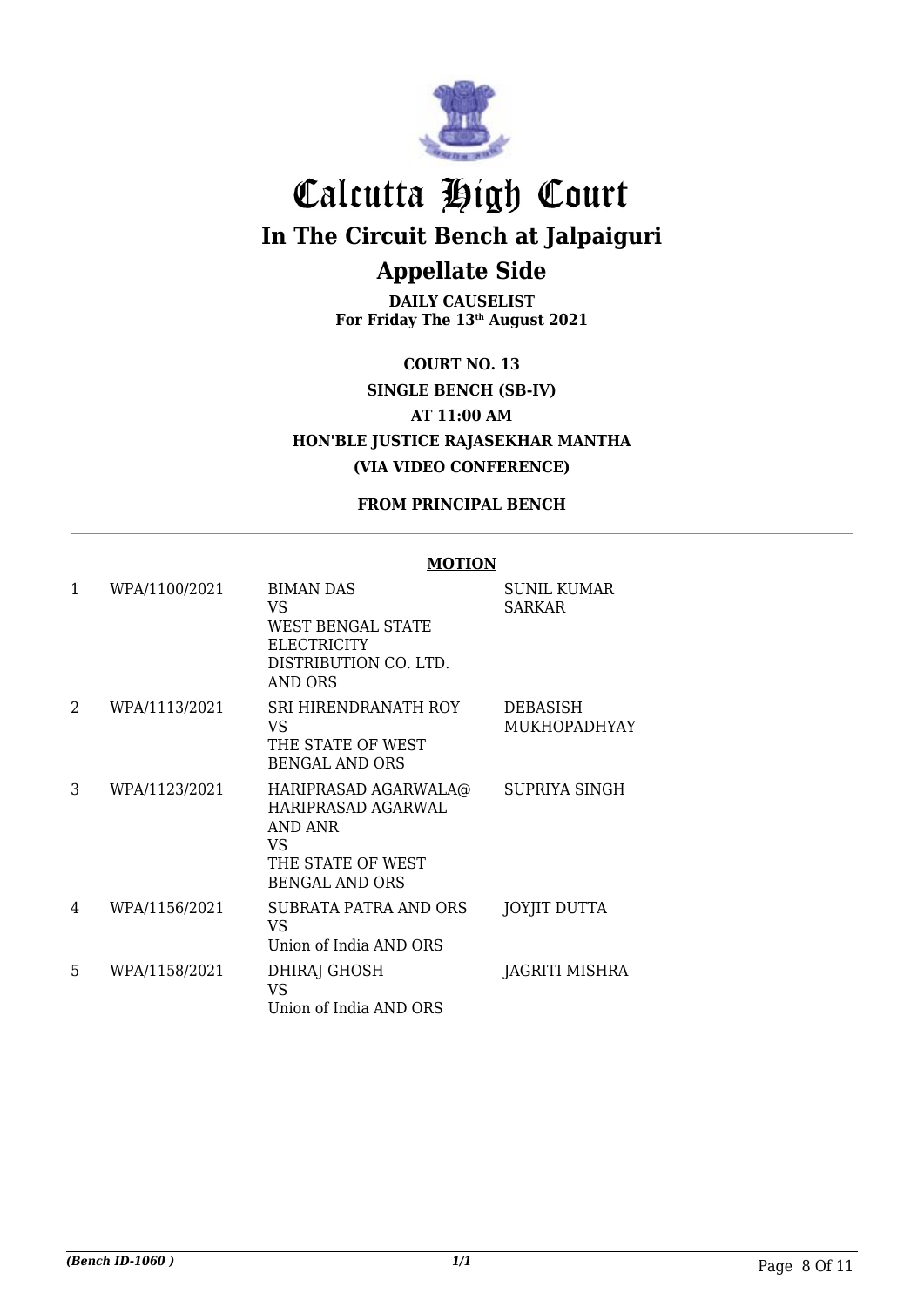

**DAILY CAUSELIST For Friday The 13th August 2021**

**COURT NO. 19 SINGLE BENCH (SB-VIII) AT 11:00 AM HON'BLE JUSTICE SHAMPA SARKAR (VIA VIDEO CONFERENCE)**

**FROM PRINCIPAL BENCH**

#### **MOTION**

1 WPA/1161/2021 MANESWAR BARMAN AND ORS VS State of West Bengal AND ORS JAGRITI MISHRA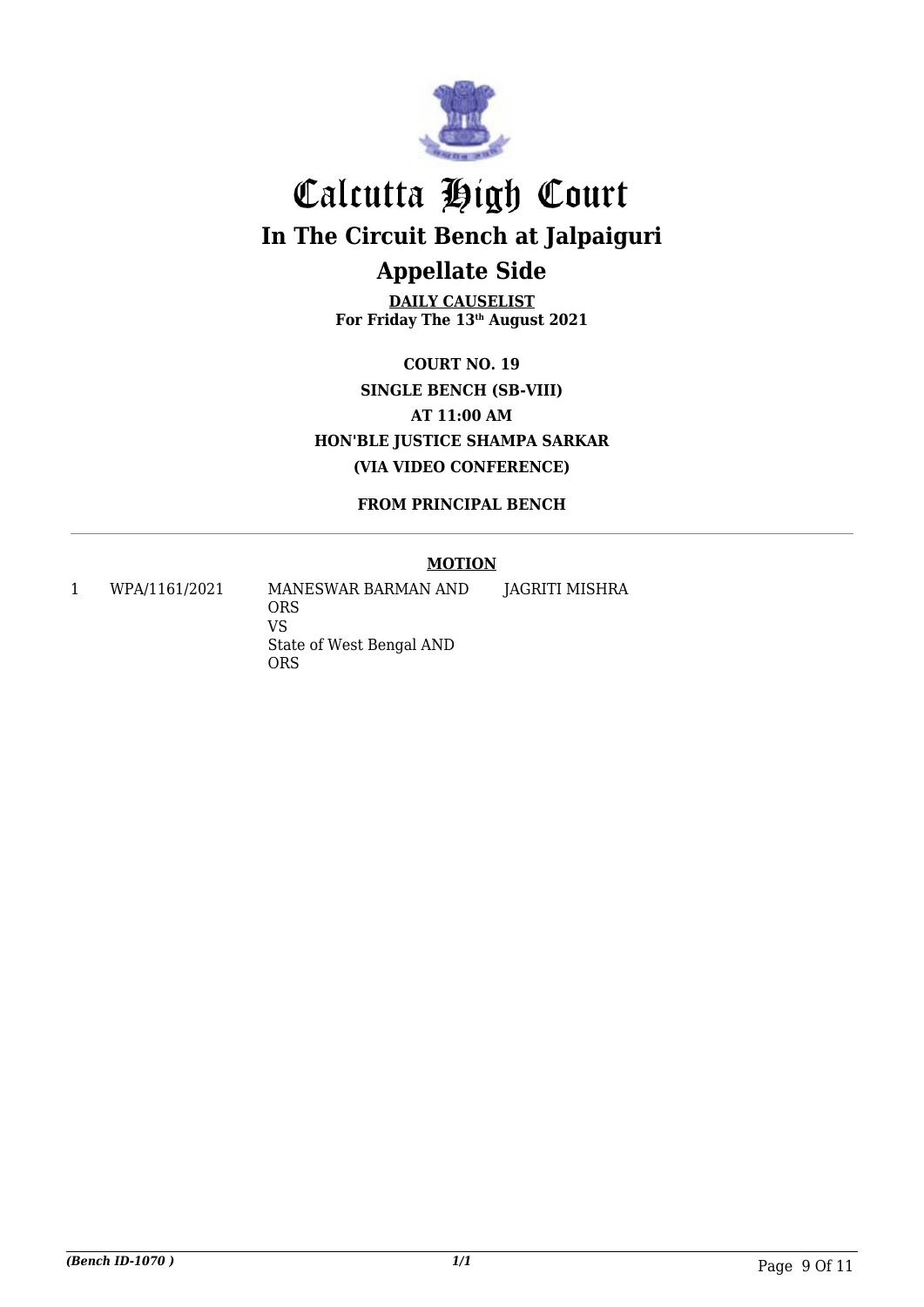

**DAILY CAUSELIST For Friday The 13th August 2021**

**COURT NO. 2 SINGLE BENCH (SB- XIV) AT 11:00 AM HON'BLE JUSTICE MD. NIZAMUDDIN (VIA VIDEO CONFERENCE)**

**FROM PRINCIPAL BENCH**

#### **MOTION**

1 WPA/1128/2021 (N.T.W.)

CHANDAN CHATTERJEE VS Union of India AND ORS

PROTYUSH **CHATTERJEE**